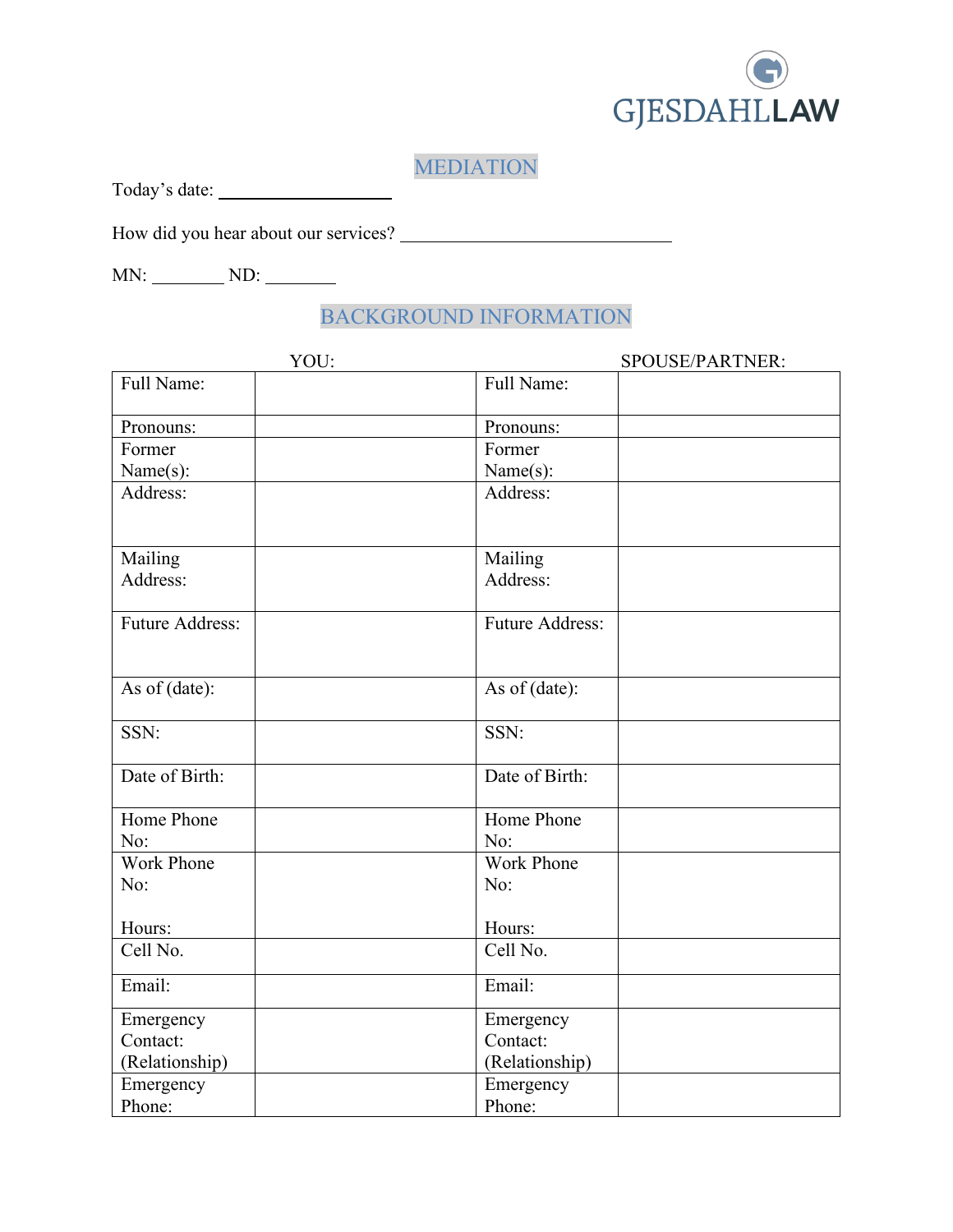| Place of marriage (city, county, state, or country):                                    |
|-----------------------------------------------------------------------------------------|
| How long have you been a resident of the state?                                         |
| Have you (or your spouse) ever started a divorce or legal separation proceeding before? |
| If so, when? Where? (County, State) What was the outcome? ______________________        |
|                                                                                         |
| Will you or your spouse be moving out of state in the near future?                      |
|                                                                                         |

Do you (or does the other party) have a Will, Trust, and/or any Power of Attorney documents?

#### CHILDREN BORN OR ADOPTED DURING THE MARRIAGE

| <b>Child's Full Name</b> | <b>Birthdate</b> | Age | <b>SSN</b> |
|--------------------------|------------------|-----|------------|
|                          |                  |     |            |
|                          |                  |     |            |
|                          |                  |     |            |
|                          |                  |     |            |

Who are the children living with?

 $\overline{a}$ 

Do any children have special needs?

Explain:

Are there children from a previous marriage or relationship whose interests may be affected by this action?

Explain:

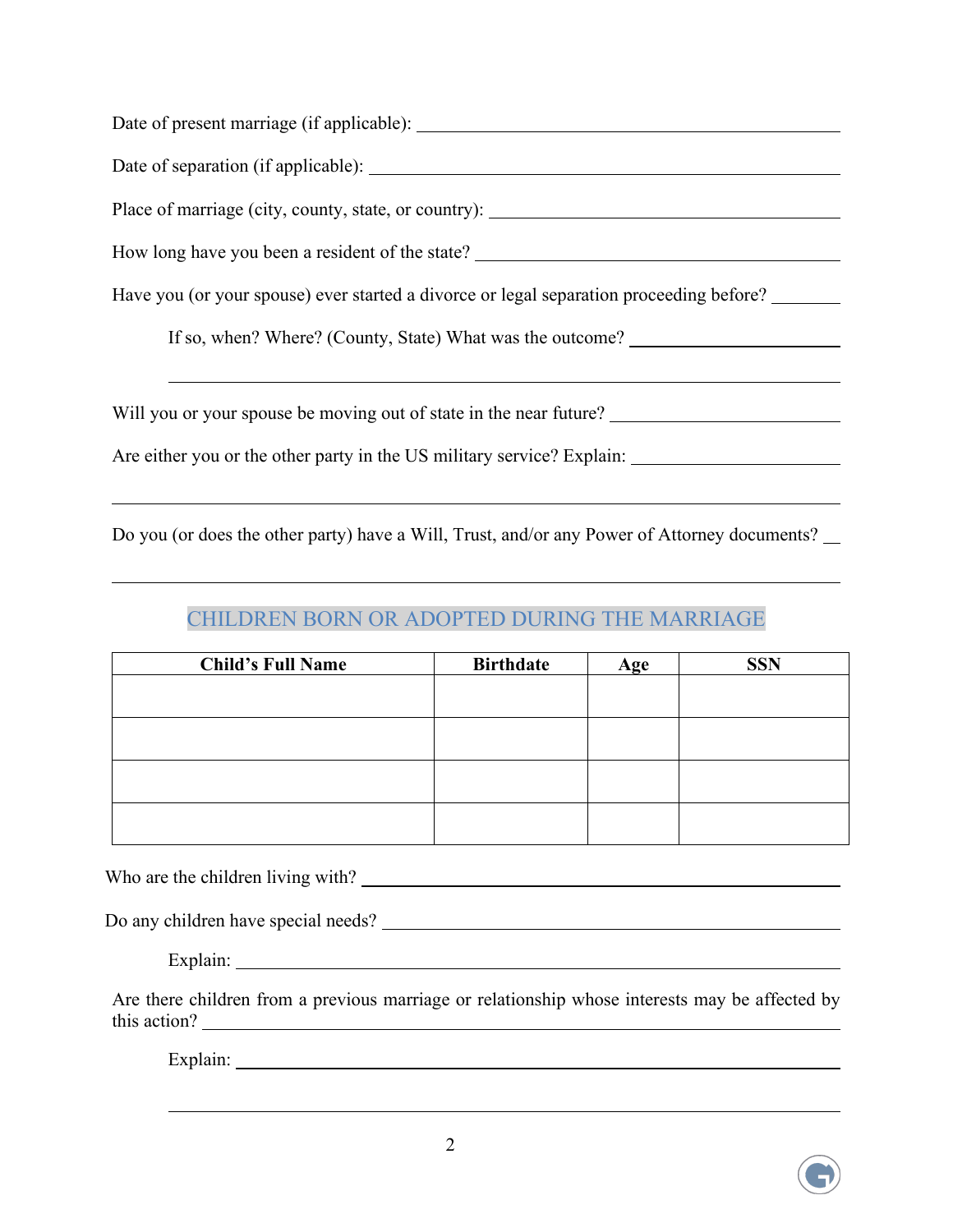|                                                                                                                       | Are you or your spouse/partner currently pregnant? |
|-----------------------------------------------------------------------------------------------------------------------|----------------------------------------------------|
|                                                                                                                       |                                                    |
|                                                                                                                       |                                                    |
|                                                                                                                       |                                                    |
| Is custody of the child(ren) contested?                                                                               |                                                    |
| If custody is not an issue, please choose from the following arrangements:                                            |                                                    |
| You have sole physical custody<br>Other parent has sole physical custody<br>Parties have equal/joint physical custody | □<br>□                                             |

You have sole decision making  $\square$ <br>Other parent has sole decision making  $\square$ Other parent has sole decision making Parties have equal/joint decision making  $\square$ 

Who will take the child tax exemptions?

#### INCOME INFORMATION

\*Attach paycheck stubs (if possible) from the last two pay periods

|                                                   | YOU:                |                                                   | SPOUSE/PARTNER:     |
|---------------------------------------------------|---------------------|---------------------------------------------------|---------------------|
| Degree(s) Obtained:                               |                     | Degree(s) Obtained:                               |                     |
| Occupation:                                       |                     | Occupation:                                       |                     |
| Employed by:                                      |                     | Employed by:                                      |                     |
| Address:                                          |                     | Address:                                          |                     |
| Years employed                                    | Hours/week          | Years employed                                    | Hours/week          |
| Gross Salary:                                     | $\mathbb{S}$<br>per | Gross Salary:                                     | $\mathbb{S}$<br>per |
| Bonus:                                            |                     | Bonus:                                            |                     |
| Net Salary:                                       | \$<br>per           | Net Salary:                                       | $\mathbb{S}$<br>per |
| Other source or<br>potential source of<br>income? |                     | Other source or<br>potential source of<br>income? |                     |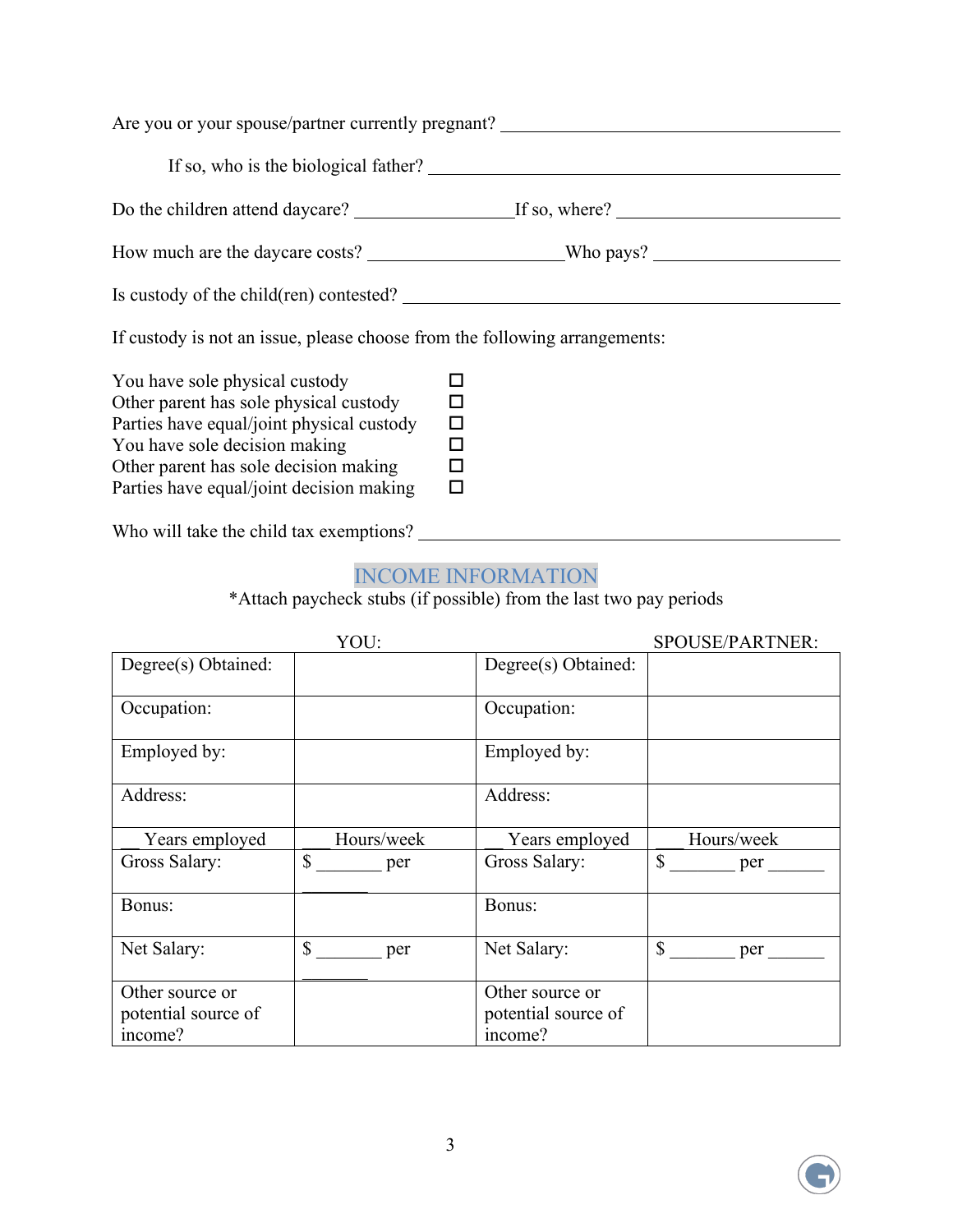#### SUPPORT OBLIGATIONS

List all current support paid or received by you or your spouse/partner. Include amounts paid since the date of separation from your spouse/partner.

|                                 | YOU: | SPOUSE/PARTNER: |
|---------------------------------|------|-----------------|
| Child Support Paid              |      |                 |
| <b>Child Support Received</b>   |      |                 |
| Spousal Support Paid            |      |                 |
| <b>Spousal Support Received</b> |      |                 |

Please provide a brief written statement explaining any contested issues in this case and your position regarding each issue.

 $\overline{a}$ 

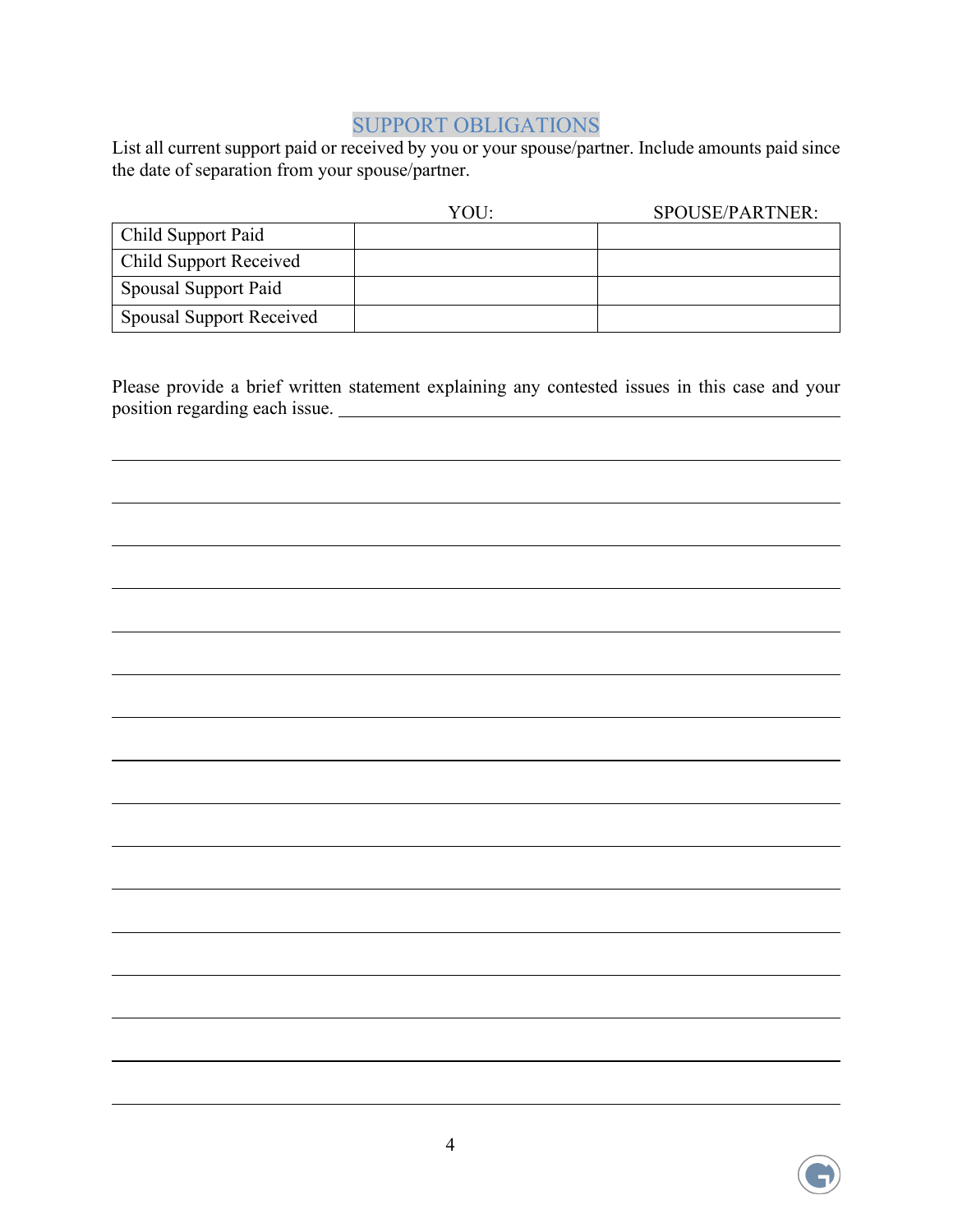# HEALTH INFORMATION

| Do you have insurance available through employment? ____________________________                     |  |            |               |        |  |
|------------------------------------------------------------------------------------------------------|--|------------|---------------|--------|--|
| Does your spouse have insurance available through employment? ___________________                    |  |            |               |        |  |
| Who provides health insurance? You $\square$                                                         |  |            | Spouse $\Box$ |        |  |
| Through employment?                                                                                  |  | $Yes \Box$ | No $\Box$     |        |  |
|                                                                                                      |  |            |               |        |  |
| Cost for individual: ________Cost for dependent: _____________Cost for family: ____________________  |  |            |               |        |  |
| Who provides dental insurance? You $\Box$                                                            |  |            | Spouse $\Box$ |        |  |
| Through employment?                                                                                  |  | $Yes \Box$ | No No         | $\Box$ |  |
|                                                                                                      |  |            |               |        |  |
| Cost for individual: ________Cost for dependent: _____________Cost for family: ____________________  |  |            |               |        |  |
| Who provides vision insurance? You $\Box$                                                            |  |            | Spouse $\Box$ |        |  |
| Through employment?                                                                                  |  | $Yes \Box$ | No No         | $\Box$ |  |
|                                                                                                      |  |            |               |        |  |
| Cost for individual: ________Cost for dependent: _____________Cost for family: ____________________  |  |            |               |        |  |
|                                                                                                      |  |            |               |        |  |
| <u> 1989 - Johann Stoff, amerikansk politiker (d. 1989)</u>                                          |  |            |               |        |  |
| What is your spouse's general state of health? _________________________________                     |  |            |               |        |  |
| Is your spouse currently under treatment for anything? If so, what? ________________________________ |  |            |               |        |  |



 $\overline{a}$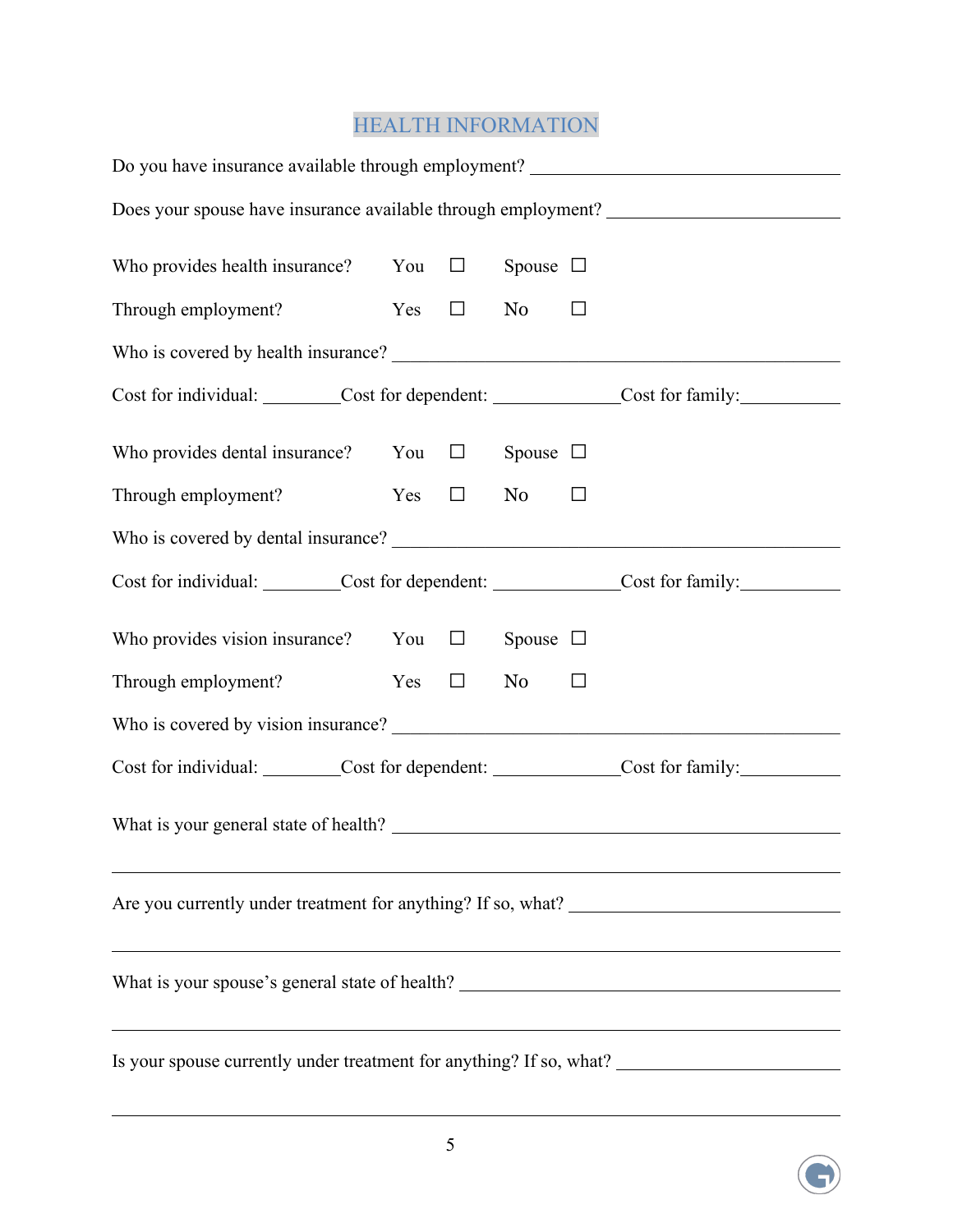## COUNTY/STATE BENEFITS

Benefits received by you or your spouse/partner:

|                                                        | AMOUNT: | COUNTY: |
|--------------------------------------------------------|---------|---------|
| Cash Grant (AFDC or MFIP)                              |         |         |
| <b>Medical Assistance</b>                              |         |         |
| Subsidized or sliding fee childcare                    |         |         |
| Veterans Administration                                |         |         |
| Social Security                                        |         |         |
| <b>Unemployment Compensation</b>                       |         |         |
| Workers' Compensation                                  |         |         |
| Other, explain: (i.e. food stamps, daycare assistance) |         |         |

# BUSINESS INTERESTS

|                     | Phone: Service or Product:                                                                                           |
|---------------------|----------------------------------------------------------------------------------------------------------------------|
|                     | Date Acquired: Position Held: Position Held:                                                                         |
| Cost of Investment: | Source of Investment:                                                                                                |
|                     |                                                                                                                      |
|                     |                                                                                                                      |
|                     |                                                                                                                      |
|                     |                                                                                                                      |
|                     | <u> 2000 - Andrea Andrewski, američki politik († 18. december - 18. december - 18. december - 18. december - 18.</u> |
|                     | <b>REAL ESTATE</b>                                                                                                   |
|                     |                                                                                                                      |
|                     | Title held by: You $\Box$ Spouse/Partner $\Box$ Both $\Box$ Abstract or Torrens Property?                            |
|                     |                                                                                                                      |
|                     | Date Purchased: Purchase Price: Purchase Price:                                                                      |

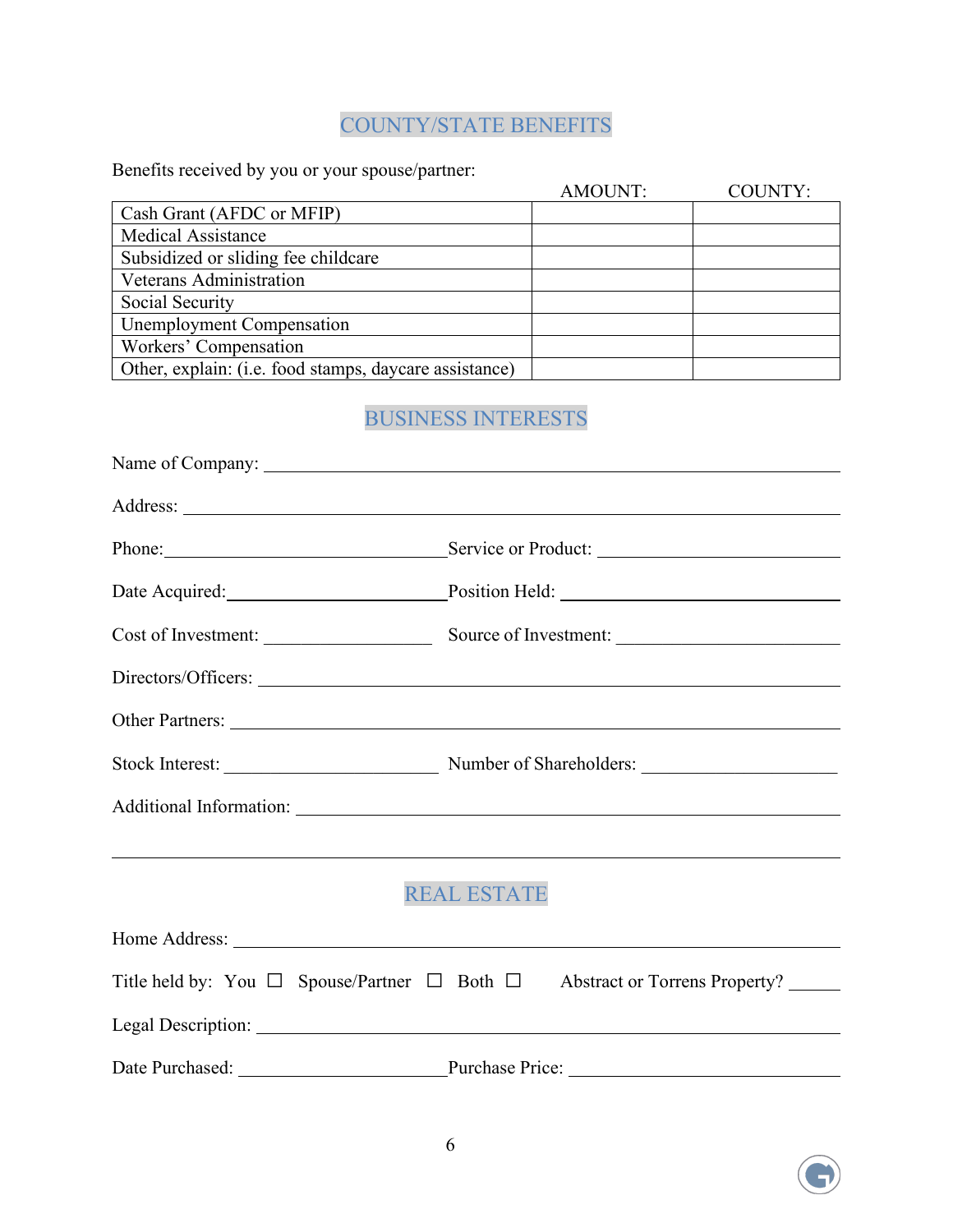| Mortgage Balance: _________________________Other Mortgages: _____________________                                     |
|-----------------------------------------------------------------------------------------------------------------------|
|                                                                                                                       |
|                                                                                                                       |
| What would you like to do with the property? ___________________________________                                      |
| <u> 1989 - Andrea Station Barbara, amerikan bahasa perangan perangan perangan perangan perangan perangan perangan</u> |
|                                                                                                                       |
| Title held by: You □ Spouse/Partner □ Both □ Abstract or Torrens Property? _____                                      |
|                                                                                                                       |
| Date Purchased: Purchase Price: Purchase Price: 2008                                                                  |
|                                                                                                                       |
|                                                                                                                       |
|                                                                                                                       |
|                                                                                                                       |
|                                                                                                                       |
| What would you like to do with the property? ___________________________________                                      |
|                                                                                                                       |

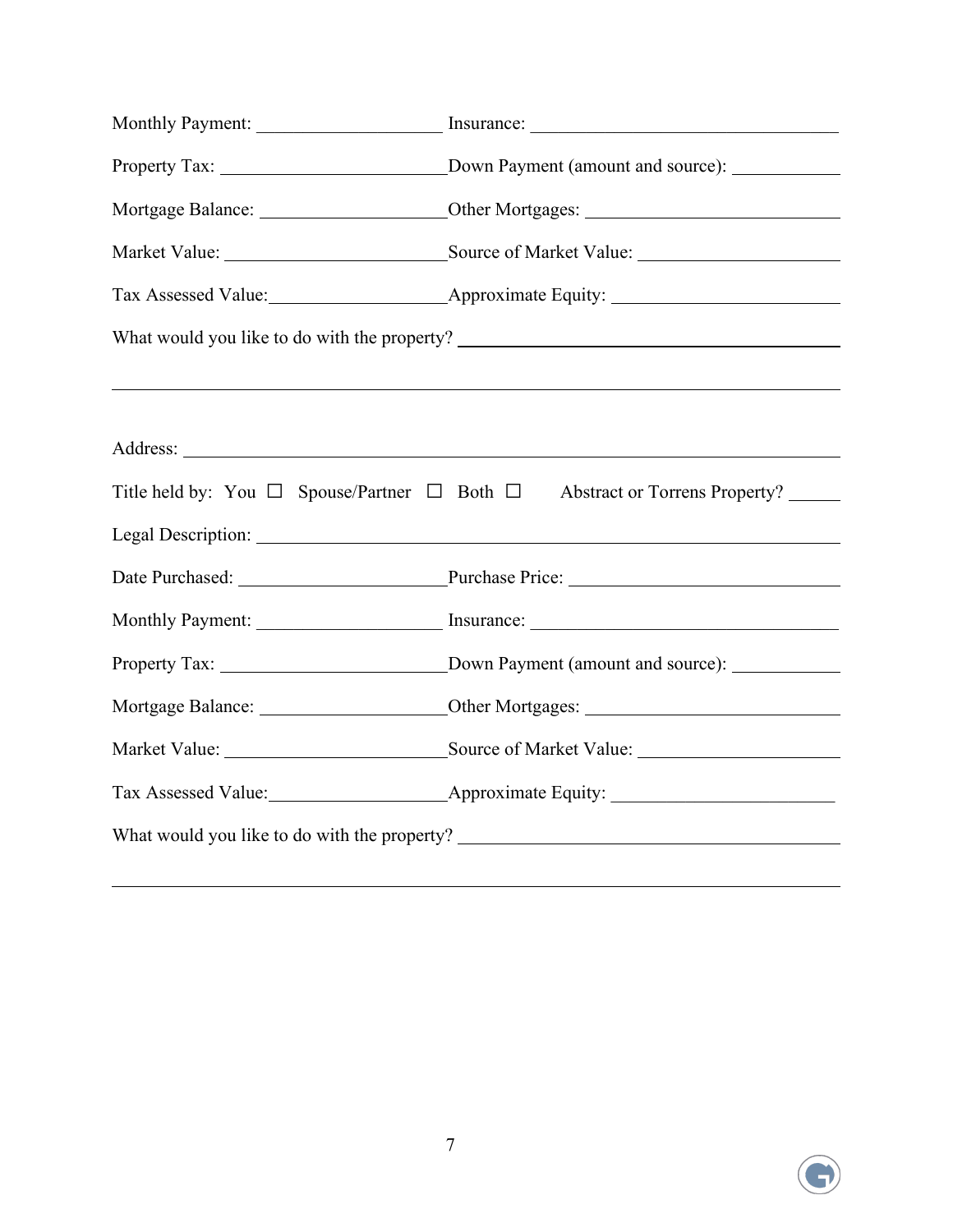### AUTOMOBILES AND OTHER MOTOR VEHICLES

| Year/<br>Make/<br><b>Model</b> | Name(s)<br>on Title | In<br>Possession<br><sub>of</sub> | <b>Fair Market</b><br><b>Value (KBB</b><br>Private<br><b>Party Sale)</b> | Loam<br>Amount | <b>VIN</b> | To<br>Whom |
|--------------------------------|---------------------|-----------------------------------|--------------------------------------------------------------------------|----------------|------------|------------|
|                                |                     |                                   |                                                                          |                |            |            |
|                                |                     |                                   |                                                                          |                |            |            |
|                                |                     |                                   |                                                                          |                |            |            |
|                                |                     |                                   |                                                                          |                |            |            |
|                                |                     |                                   |                                                                          |                |            |            |
|                                |                     |                                   |                                                                          |                |            |            |
|                                |                     |                                   |                                                                          |                |            |            |
|                                |                     |                                   |                                                                          |                |            |            |

## PERSONAL ACCOUNTS

(e.g. checking, savings, certificates, stocks & bonds, safety deposit boxes, persons that owe you money), etc.

| Name(s) on<br>Account | Account<br><b>Type</b> | Account<br><b>Number</b> | <b>Bank or</b><br><b>Institution</b> | <b>Approx. Value</b> |
|-----------------------|------------------------|--------------------------|--------------------------------------|----------------------|
|                       |                        |                          |                                      |                      |
|                       |                        |                          |                                      |                      |
|                       |                        |                          |                                      |                      |
|                       |                        |                          |                                      |                      |
|                       |                        |                          |                                      |                      |
|                       |                        |                          |                                      |                      |
|                       |                        |                          |                                      |                      |
|                       |                        |                          |                                      |                      |

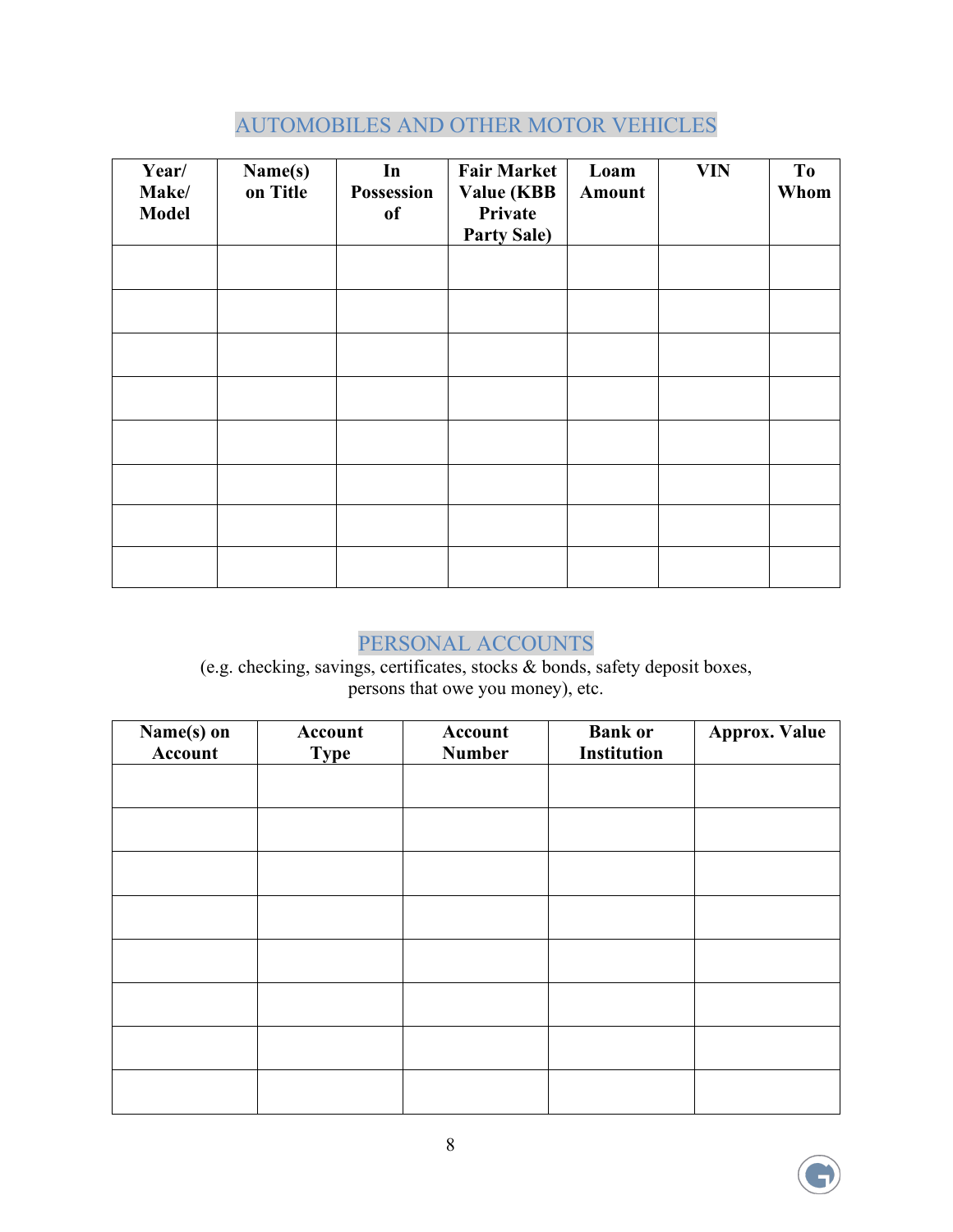#### RETIREMENT ACCOUNTS OR PLANS ( e.g. IRA, Roth IRA, SEP IRA, SIMPLE IRA, 401k, 403b)

| Name(s) on<br>Account | <b>Account Type</b> | Account<br><b>Number</b> | Company | <b>Current Value</b> |
|-----------------------|---------------------|--------------------------|---------|----------------------|
|                       |                     |                          |         |                      |
|                       |                     |                          |         |                      |
|                       |                     |                          |         |                      |
|                       |                     |                          |         |                      |
|                       |                     |                          |         |                      |
|                       |                     |                          |         |                      |
|                       |                     |                          |         |                      |

#### PENSION PLANS

#### (Defined Benefit Plans)

| Name(s) on<br>Account | Company | Percent<br><b>Vested</b> | Date of Full<br><b>Vesting</b> | Projected<br><b>Monthly</b><br><b>Benefit</b> | <b>Estimated</b><br><b>Present</b><br>Value |
|-----------------------|---------|--------------------------|--------------------------------|-----------------------------------------------|---------------------------------------------|
|                       |         |                          |                                |                                               |                                             |
|                       |         |                          |                                |                                               |                                             |
|                       |         |                          |                                |                                               |                                             |
|                       |         |                          |                                |                                               |                                             |
|                       |         |                          |                                |                                               |                                             |

#### **Other Employee Benefits**

Please list stock options, savings plans, profit sharing, commission, expense accounts, etc. you or your spouse have through employment:



 $\overline{a}$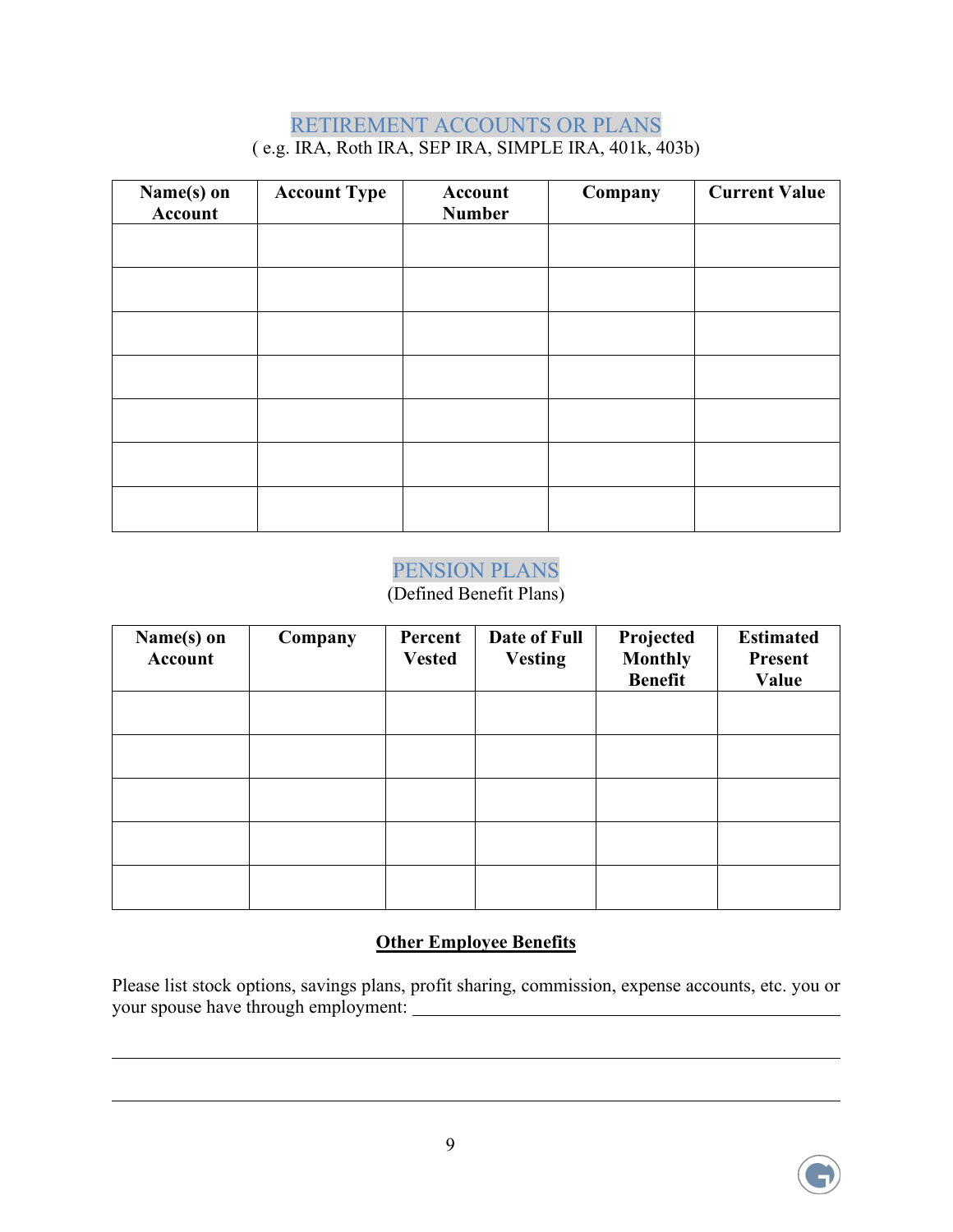## LIFE INSURANCE

| Policy<br>Holder | <b>Policy</b><br><b>Number</b> | Company | <b>Type</b> | Face<br>Value | <b>Beneficiary</b> | Cash<br>Value |
|------------------|--------------------------------|---------|-------------|---------------|--------------------|---------------|
|                  |                                |         |             |               |                    |               |
|                  |                                |         |             |               |                    |               |
|                  |                                |         |             |               |                    |               |
|                  |                                |         |             |               |                    |               |
|                  |                                |         |             |               |                    |               |
|                  |                                |         |             |               |                    |               |

# OTHER PERSONAL PROPERTY

(e.g. pets, antiques, artwork)

| <b>Description</b> | Ownership | <b>Fair Market Value</b> | To Whom |
|--------------------|-----------|--------------------------|---------|
|                    |           |                          |         |
|                    |           |                          |         |
|                    |           |                          |         |
|                    |           |                          |         |
|                    |           |                          |         |
|                    |           |                          |         |
|                    |           |                          |         |
|                    |           |                          |         |
|                    |           |                          |         |
|                    |           |                          |         |
|                    |           |                          |         |
|                    |           |                          |         |
|                    |           |                          |         |
|                    |           |                          |         |
|                    |           |                          |         |
|                    |           |                          |         |
|                    |           |                          |         |
|                    |           |                          |         |
|                    |           |                          |         |
|                    |           |                          |         |
|                    |           |                          |         |

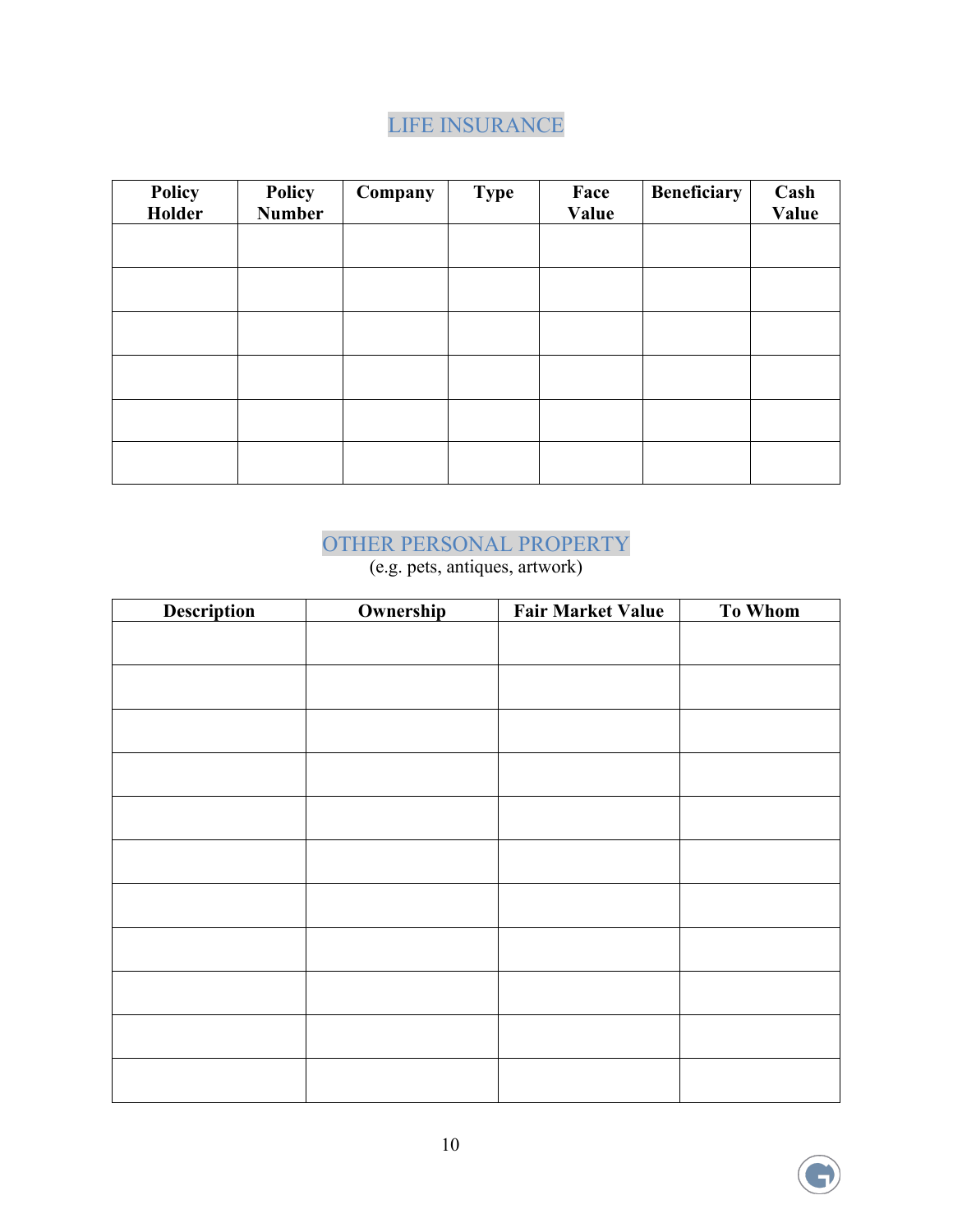| <b>Description</b> | Ownership | <b>Fair Market Value</b> | <b>To Whom</b> |
|--------------------|-----------|--------------------------|----------------|
|                    |           |                          |                |
|                    |           |                          |                |
|                    |           |                          |                |
|                    |           |                          |                |
|                    |           |                          |                |
|                    |           |                          |                |
|                    |           |                          |                |
|                    |           |                          |                |
|                    |           |                          |                |
|                    |           |                          |                |
|                    |           |                          |                |
|                    |           |                          |                |
|                    |           |                          |                |
|                    |           |                          |                |

### DEBTS: (INSTALLMENT/ROTATING)

Please provide the following information regarding any debts owed by yourself, your spouse/partner, or jointly **(attach a credit report if possible.)**

| <b>Creditor</b> | Name(s) on<br>Account | <b>Incurred</b><br>by Whom | <b>Purpose</b> | <b>Balance</b> | <b>Monthly</b><br>Payment | T <sub>o</sub><br>Whom |
|-----------------|-----------------------|----------------------------|----------------|----------------|---------------------------|------------------------|
|                 |                       |                            |                |                |                           |                        |
|                 |                       |                            |                |                |                           |                        |
|                 |                       |                            |                |                |                           |                        |
|                 |                       |                            |                |                |                           |                        |
|                 |                       |                            |                |                |                           |                        |
|                 |                       |                            |                |                |                           |                        |
|                 |                       |                            |                |                |                           |                        |
|                 |                       |                            |                |                |                           |                        |
|                 |                       |                            |                |                |                           |                        |
|                 |                       |                            |                |                |                           |                        |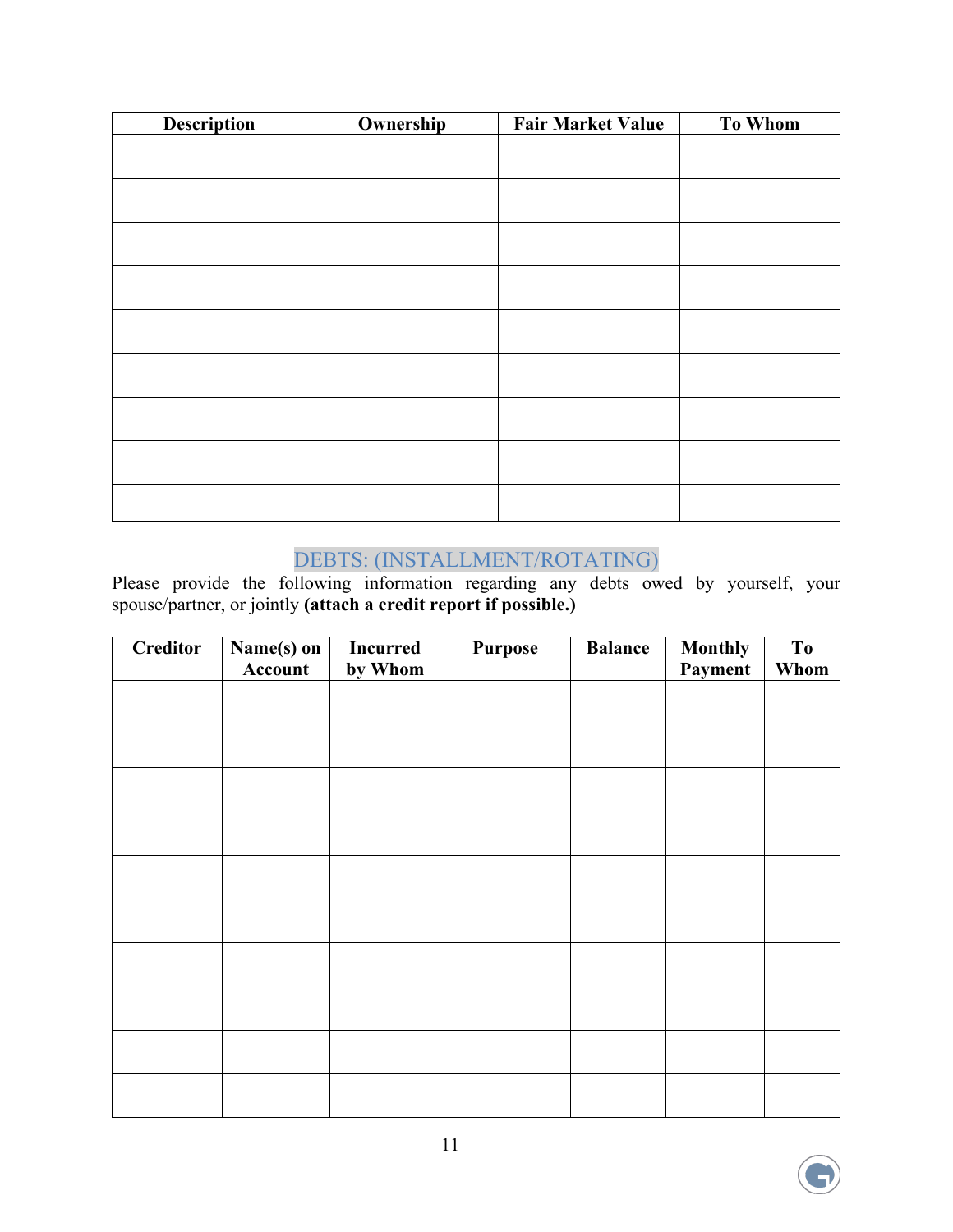## MISCELLANEOUS

| Are you or your spouse the beneficiary of a Will, Trust, or Life Estate?                                                                          |
|---------------------------------------------------------------------------------------------------------------------------------------------------|
| Are you or your spouse beneficiaries under any estate now in probate?                                                                             |
| <u> 1989 - Andrea Andrew Maria (h. 1989).</u><br>Before you married your spouse, did the two of you sign a Prenuptial Agreement (aka, Antenuptial |
| If yes, do you have a copy of the agreement? ___________________________________                                                                  |
| After you married your spouse, did the two of you sign a Postnuptial Agreement? ___________                                                       |
|                                                                                                                                                   |
| Do you or your spouse have a safe deposit box? If so, describe contents.                                                                          |
| Do you or your spouse have any income tax refunds or rebates due? If yes, in what amount?                                                         |
| Have you or your spouse received property as a gift or inheritance from a 3rd party? Explain and                                                  |
| Did you or your spouse own any property separately, prior to the marriage? Explain and provide<br>documentation.                                  |
| Please use space below for any additional information: __________________________                                                                 |
|                                                                                                                                                   |

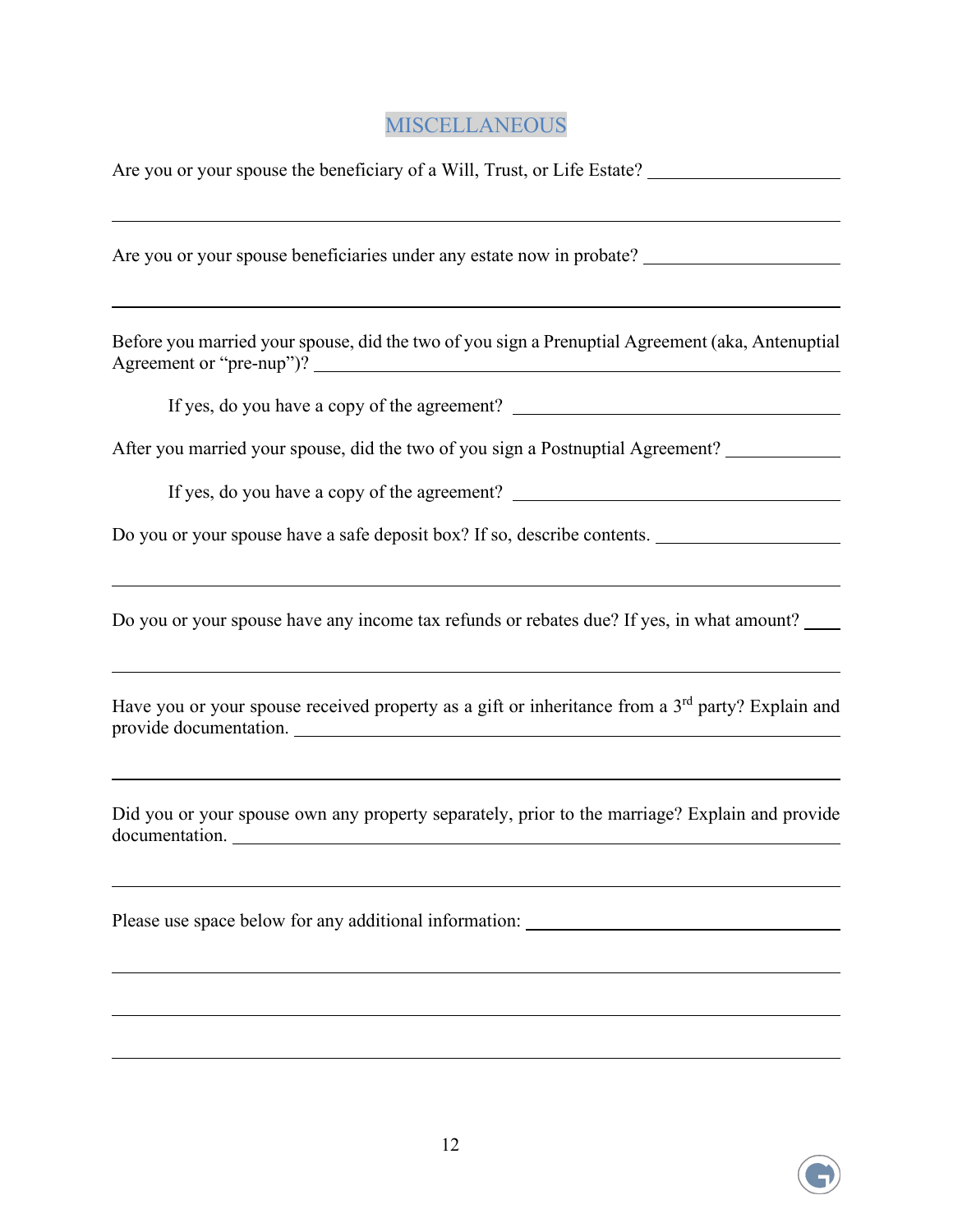## MONTHLY BUDGET

Please provide your monthly expenses. Items can be averaged over a year's time.

|                | a. | <b>Residence</b>                             |  |
|----------------|----|----------------------------------------------|--|
|                |    | Rent or mortgage payment                     |  |
|                |    | Contract for deed payment                    |  |
|                |    | Real estate taxes                            |  |
|                |    | Insurance                                    |  |
|                |    |                                              |  |
| $\mathbf{b}$ . |    | <b>Utilities</b>                             |  |
|                |    | Heat (fuel)                                  |  |
|                |    | Water, sewer, garbage                        |  |
|                |    | Electricity                                  |  |
|                |    | Gas                                          |  |
|                |    | Telephone (Cell)                             |  |
|                |    | Cable TV and internet                        |  |
|                |    |                                              |  |
| c.             |    | Laundry and dry cleaning.                    |  |
|                |    |                                              |  |
| d.             |    | Home maintenance                             |  |
|                |    | Housecleaning                                |  |
|                |    | Household repairs                            |  |
|                |    | Yard and landscaping expense                 |  |
|                |    | Snow removal                                 |  |
|                |    |                                              |  |
| e.             |    | Food and other grocery store household items |  |
|                |    |                                              |  |
| f.             |    | <b>Automobile</b>                            |  |
|                |    | Gas and oil                                  |  |
|                |    | Repairs and maintenance                      |  |
|                |    | License                                      |  |
|                |    | Insurance                                    |  |
|                |    | Installment payments                         |  |
|                |    |                                              |  |
| g.             |    | <b>Clothing</b>                              |  |
|                |    |                                              |  |

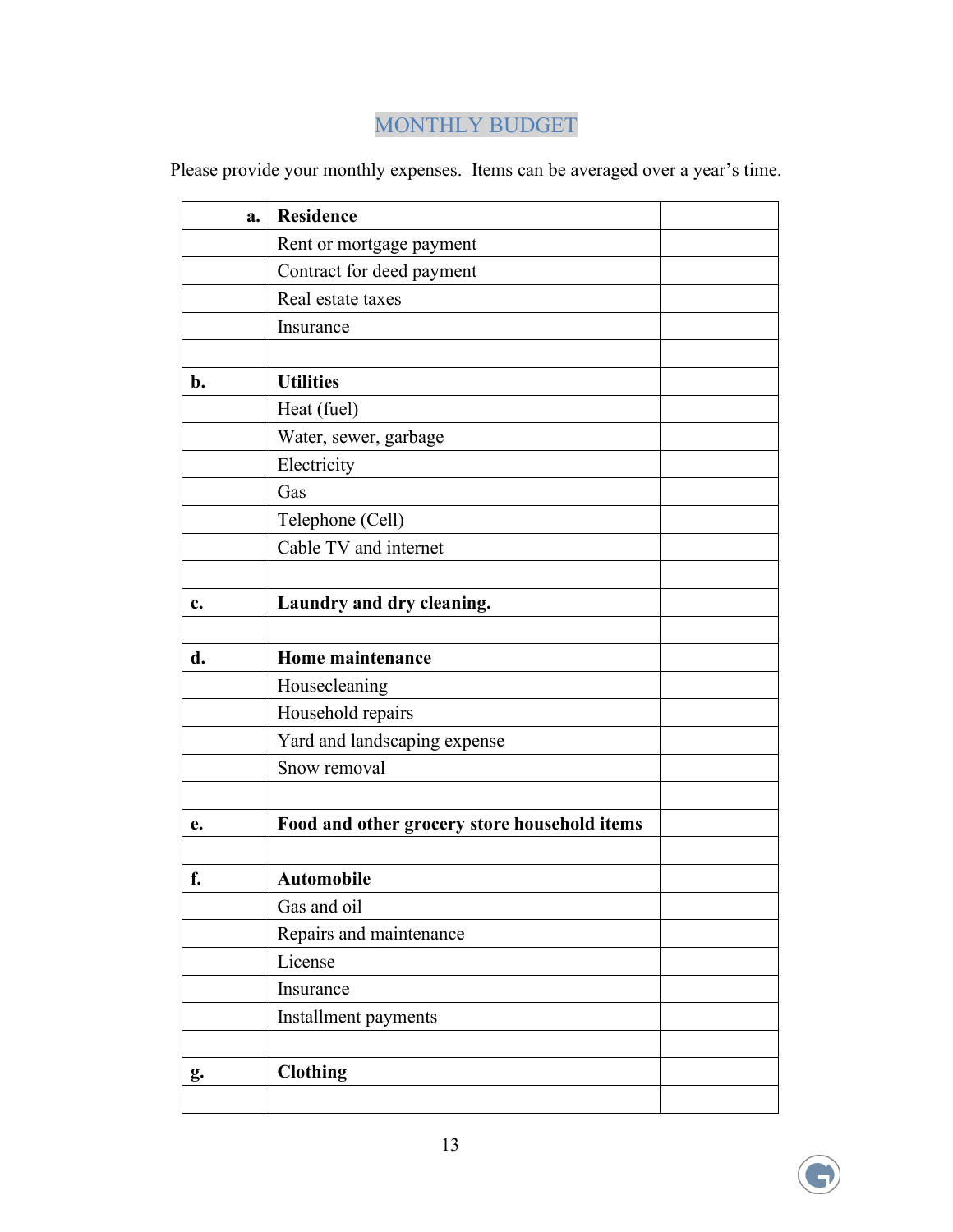| <b>Grooming</b> , cosmetics                 |                |
|---------------------------------------------|----------------|
|                                             |                |
|                                             |                |
| Insurance;                                  |                |
| Unreimbursed doctor and hospital expense    |                |
| Unreimbursed drug and medical expense       |                |
| Unreimbursed dental and orthodontic expense |                |
|                                             |                |
| <b>Insurance</b>                            |                |
| Life insurance                              |                |
| Personal property insurance                 |                |
|                                             |                |
| Hobbies, entertainment                      |                |
|                                             |                |
| <b>Miscellaneous personal expenses</b>      |                |
| Cigarettes                                  |                |
| Liquor                                      |                |
| Newspapers, magazines, books                |                |
| Charitable contributions                    |                |
| Club or association dues                    |                |
| Vacations                                   |                |
| Gifts                                       |                |
| Children's spending allowance               |                |
| Other (describe specific items)             |                |
|                                             |                |
| <b>Educational expenses</b>                 |                |
| Tuition, room and board                     |                |
| Transportation                              |                |
| Books and supplies                          |                |
| School lunches                              |                |
| School activities                           |                |
|                                             |                |
| <b>Babysitting/Daycare</b>                  |                |
|                                             |                |
| Debt payments                               |                |
|                                             |                |
|                                             | <b>Medical</b> |